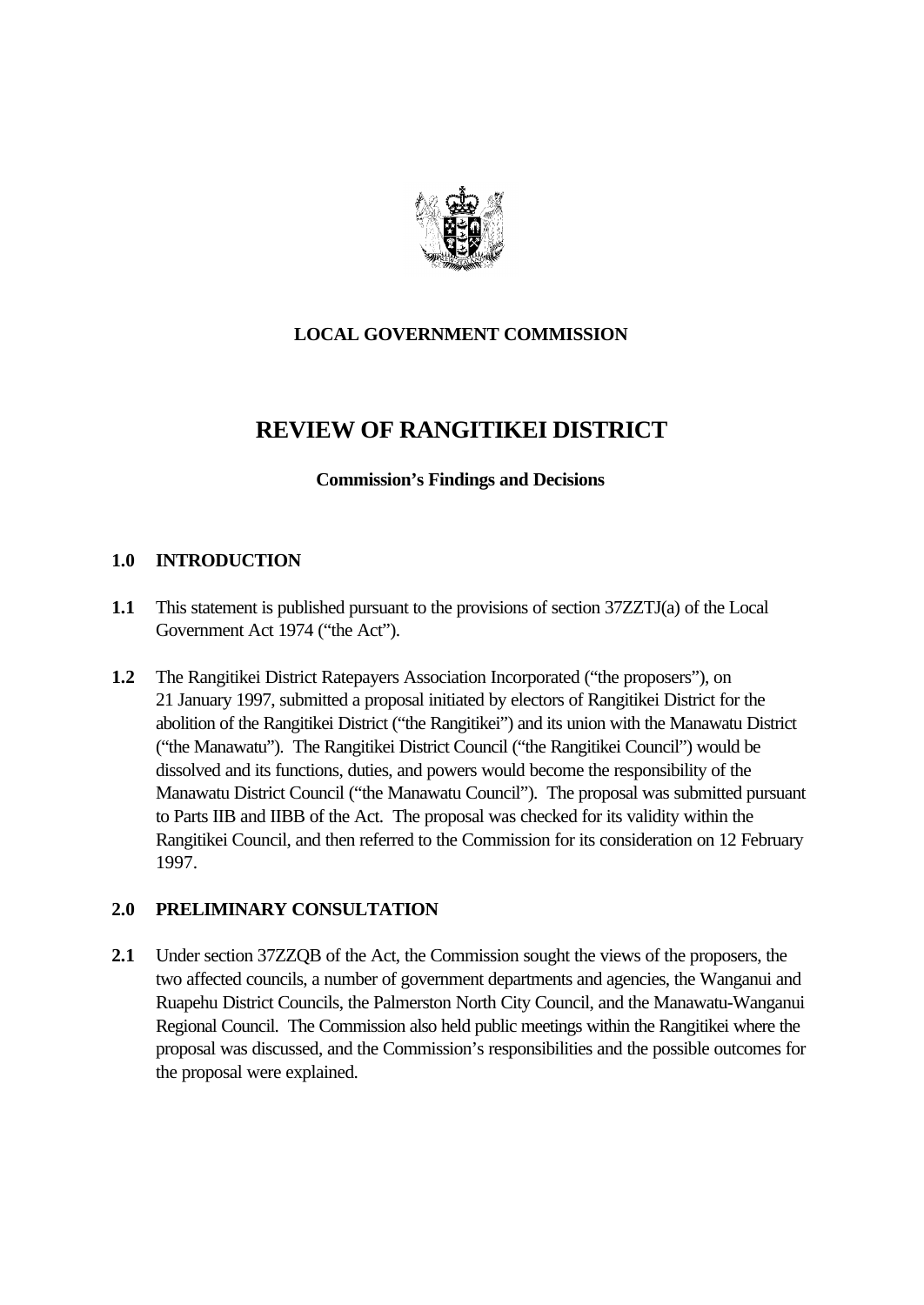## **3.0 UNDERTAKING A REVIEW**

- **3.1** After receiving the proposal and undertaking preliminary consultation, the Commission, was required, under section 37ZZS of the Act, to consider whether to carry out a review of the affected districts in accordance with section 37ZZTB. This possibility was explored in the preliminary meetings involving the affected councils, the two community boards in the Rangitikei, and in the public meetings held throughout the Rangitikei. There was minimal response from residents or groups within the Rangitikei. Subsequent to this round of consultation, the Commission received an indication that some form of compromise might be reached between the proposers and the two affected councils. It therefore resolved to defer for three months, until 30 June, a decision about commencing a review so that further discussions could proceed.
- **3.2** No satisfactory progress was achieved in these discussions. The Commission came to the view that the process of consideration of the proposal would be best achieved by initiating a review. It passed a resolution to this effect on 26 August 1997, and gave public notice on 30 August. The period for submissions on the review closed on 31 October 1997.
- **3.3** Although the scope of the review could have legally been extended to the Manawatu, the Commission received no evidence to suggest that this was either necessary or appropriate. Accordingly, the review was solely directed to local government in the Rangitikei.

## **4.0 MATTERS CONSIDERED IN THE REVIEW**

- **4.1** In the Commission's notice of the review it stated that it would;-
	- (a) Consider what system of local government in the Rangitikei would best meet the criteria specified in sections 37ZQA to 37ZRA of the Act, and in particular whether they would be best met by -

(i) the union of the Rangitikei and the Manawatu; or

(ii) the inclusion of any part of the Rangitikei in the district of another local authority; or

(iii) the continued existence of the Rangitikei.

(b) Consider, when determining which system of local government best met the criteria

(i) which system would best promote the good local government of the affected districts:

(ii) which system would best result in districts -

-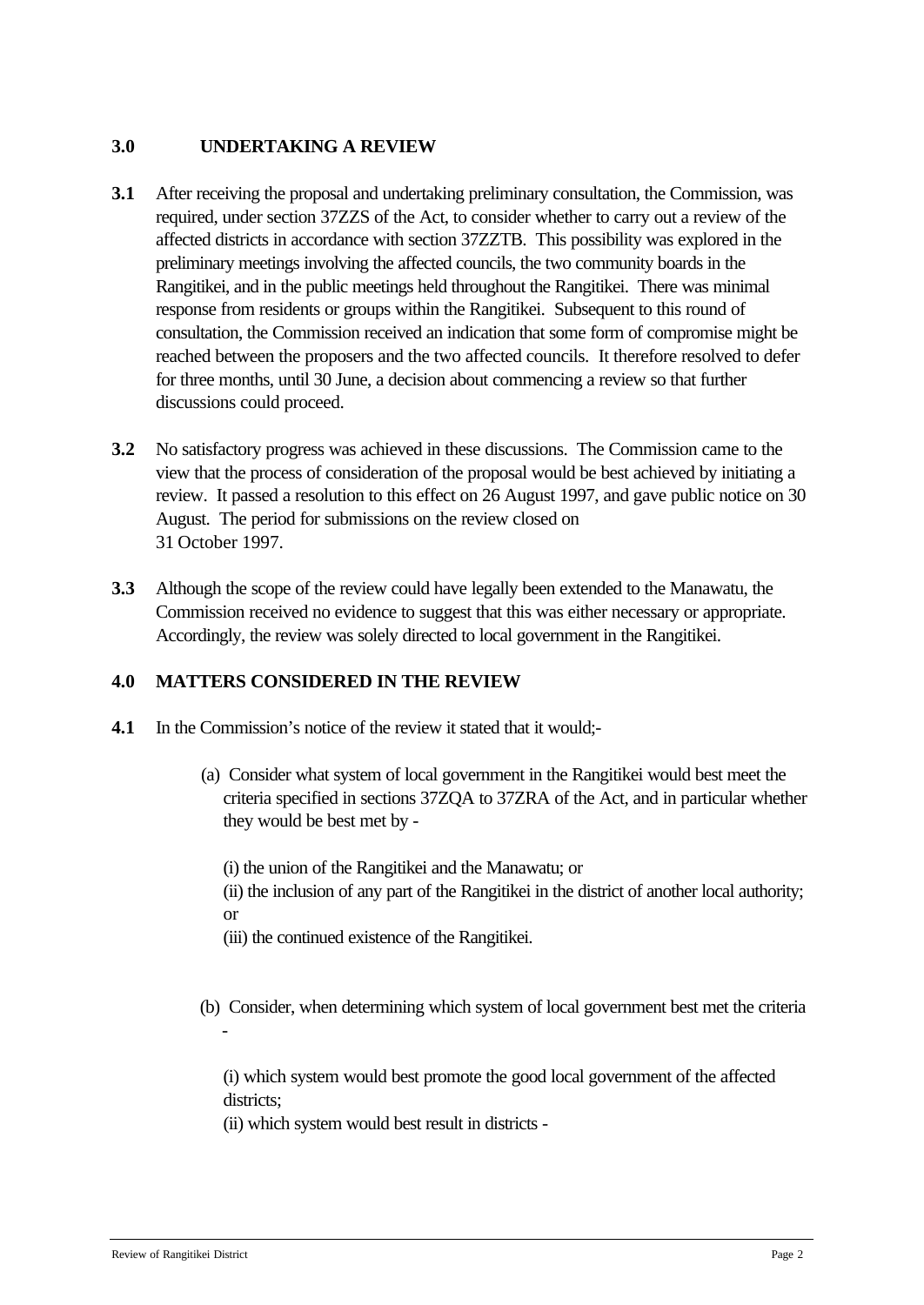- with the resources necessary to enable their local authorities to carry out their functions, duties and powers;
- which would be appropriate for the efficient and effective exercise of local authority functions, duties and powers; and
- with a sufficiently distinct community of interest or sufficiently distinct communities of interest;

(iii) which system of representation would best meet the criteria specified in section 37ZRA of the Act, and

(iv) whether the good local government of the Rangitikei would be best promoted by -

- the existing system of communities and the functions, duties, and powers of community boards; or
- an alternative system of communities; or
- a change in the functions, duties and powers of the community boards.
- (c) Consider any other matters which it could consider and determine, whether in accordance with Parts IIB or IIBB of the Act, or some other statutory provision, but not the performance of the Rangitikei Council or its staff.
- **4.2** The various parties referred to in section 37ZZTF of the Act were notified and supplied with a copy of the statement of review, and informed that they would be given the opportunity to meet and be heard by the Commission.
- **4.3** A total of 13 submissions were received from the public and interested organisations, the Rangitikei and Manawatu Councils, other interested local authorities, and the proposers A list of those who made submissions is attached as an Appendix to this statement.

# **5.0 HEARING AND CONSIDERATION OF SUBMISSIONS AND OTHER INVESTIGATONS**

**5.1** To meet its obligations under section 37ZZTF of the Act, the Commission held a meeting in Marton on 2 July 1998. At this meeting, the Commission heard submissions from representatives of the Rangitikei and Manawatu Councils, the proposers, the Ratana and Taihape Community Boards, the Manawatu-Wanganui Regional Council, the Wanganui District Council, and four others who spoke on their own behalf or on behalf of an interested organisation.

# **6.0 SUMMARY OF MATTERS RAISED IN SUBMISSIONS**

- **6.1** The main points raised in the submissions were as follows:
	- that the proposal was supported;
	- that the proposal was opposed;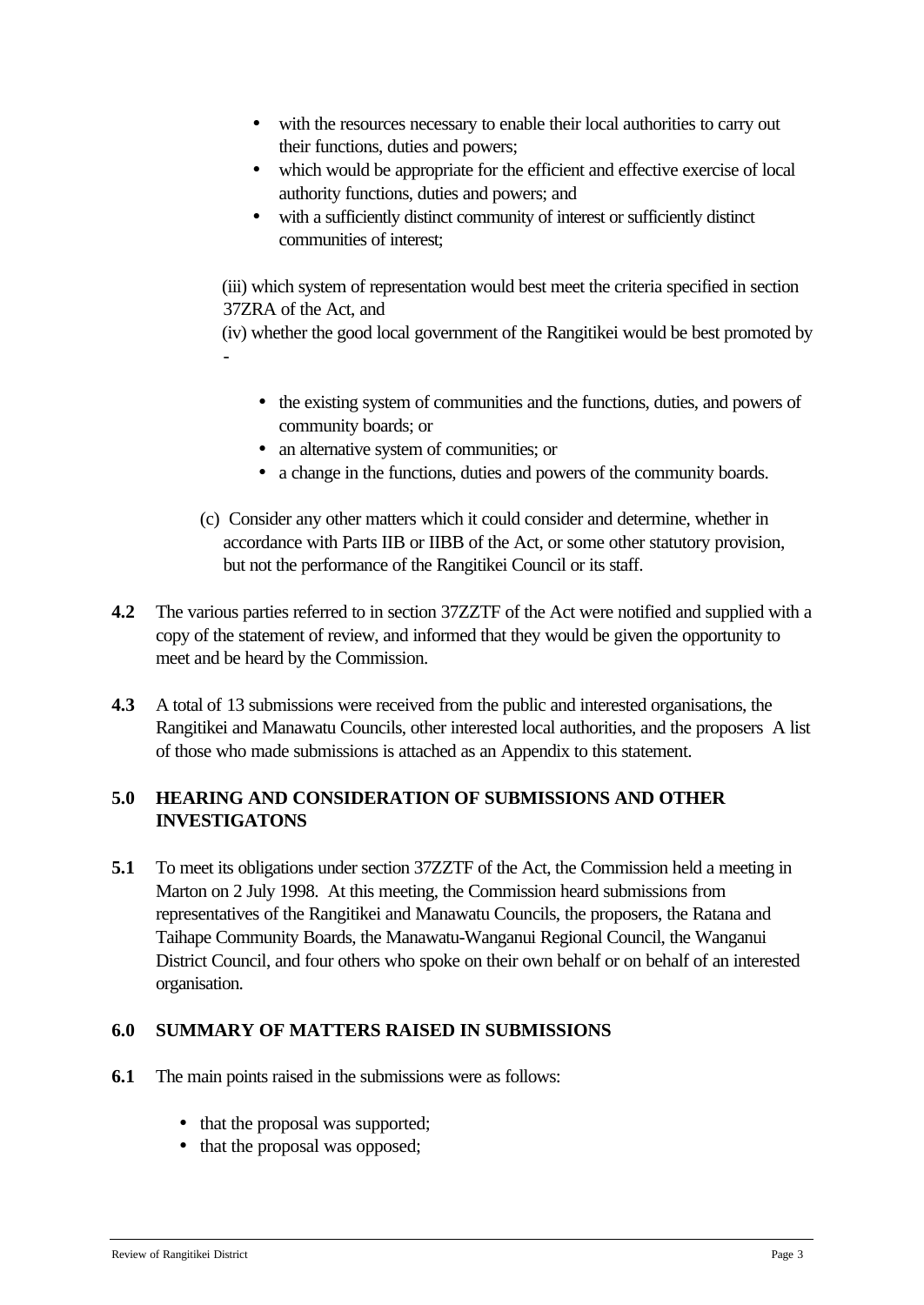- that further consideration of the proposal should await the outcome of the Government's consideration of the administration of roads;
- that the two councils have worked to identify opportunities for cooperation, identified in a report, which indicated those where there had, or could be progress, and those where cooperation would be unlikely or unproductive of savings;
- that the Rangitikei is not, in the long-term, viable from a local government viewpoint;
- that members of the Rangitikei Council do not understand the requirements and responsibilities of local government;
- that the Rangitikei should not be divided;
- that the northern part of the Rangitikei has no community of interest with Feilding;
- that there is a strong likelihood of a proposal for the union of the Manawatu and Palmerston North; and that the current proposal is not compatible with this because Marton and a significant area of the rest of the Rangitikei has a close relationship with Wanganui;
- that other, unidentified, areas from other districts should be added to the Rangitikei;
- that the Rangitikei Council has a very advanced approach to its responsibilities, and is well ahead of many other comparable districts;
- that the proposers have a mistaken idea that union with the Manawatu will lead to their having lower rates;
- that a union of the two districts would lead to savings, which could be as high as \$3.5 million per annum;
- that, even though population in the Rangitikei is decreasing, the Rangitikei Council's costs are increasing, and no effort is being made to halt these increases;
- that in the event of union, the Ratana Community should be retained, but not the Taihape Community;
- that Te Roopu Ahi Kaa should be abolished and replaced with a Maori advisory committee;
- that the Commission should not make a decision on the proposal before the 1998 local authority elections;
- that a larger district could afford to hire better qualified staff; and
- that the Rangitikei should be divided in three, and those parts should be added to the Manawatu, Ruapehu, and Wanganui districts.

# **7.0 DISCUSSION OF PROPOSAL IN RELATION TO CRITERIA IN THE ACT**

**7.1** Section 37ZQA(1)(a) of the Act requires the Commission to satisfy itself that a proposal or scheme will "promote the good local government" of the districts concerned. With regard to the word "promote", the Commission is conscious that it has various meanings, but is satisfied that in the context of the legislation, the clear intention was that the word have the meanings: to advance, help forward, enhance, or improve. The expression "good local government" is not defined in the Act. However, the Commission has adopted a view, based on section 37K of the Act (which sets out the purposes of local government), that the achievement of those purposes would be the basis of good local government. Additionally, section 37ZQA(1) itself, by listing various requirements to be met, can, in the Commission's opinion, be accepted as a strong indicator of matters to be taken into account in determining what may be good local government. When considering the various criteria set out in subparagraphs (i) to (iv) of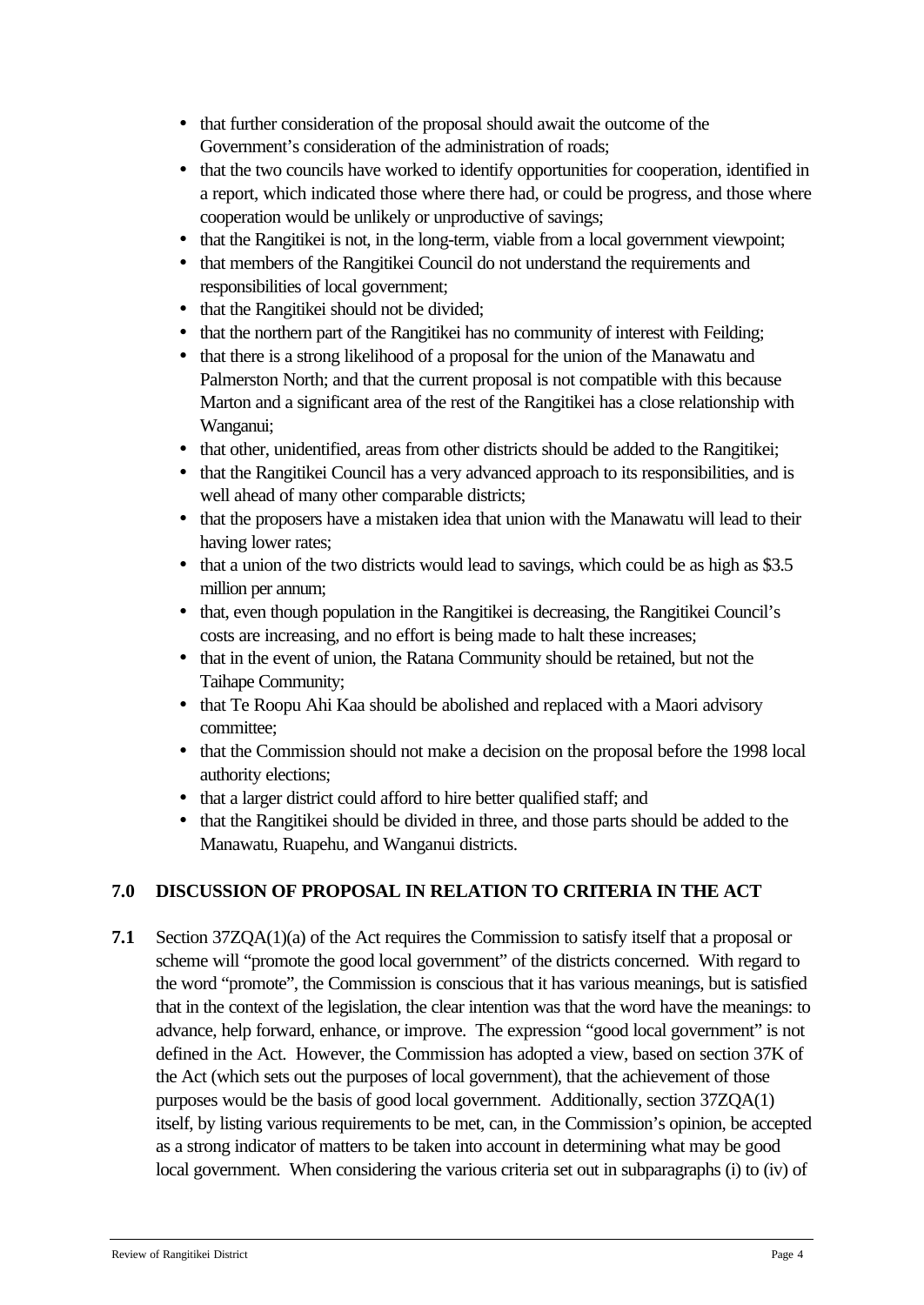paragraph (b) of 37ZQA(1), the Commission must consider also the factors in subsection (2) of that section.

- **7.2** By conducting a review, the Commission could also consider, in terms of section 37ZZTB(2)(a), which system of local government for the affected districts best meets the criteria specified in sections 37ZQA to 37ZRA of the Act.
- **7.3** By considering all of the above factors, the Commission interpreted the expression "promote the good local government" as meaning to come to a view whether implementation of the proposal would best improve or enhance the ability of the local authority for the proposed enlarged district to achieve the purposes of local government as set out in section 37K.

# **8.0 CONSULTATIONS WITH AFFECTED COUNCILS**

**8.1** Both affected councils were consulted prior to the Commission deciding to undertake this review. Neither the Rangitikei Council nor the Manawatu Council supported the proposal, but both they and their officers cooperated with the Commission.

## **9.0 CONSIDERATION OF CRITERIA IN SECTION 37ZQA**

## *Subsection (1)(a)- Whether the proposal will promote the good local government of the districts concerned.*

**9.1** This is the principal criterion which the Commission must satisfy itself would be complied with if the proposal were given effect to. Given its importance, the Commission decided that whether the proposal promotes good local government can only be determined once the criteria in paragraph (b) of this subsection, and the additional matters for consideration in subsection (2) of the section have been considered.

## *Subsection (1) (b)*

*(i) Whether the authority or authorities continued in existence will have the resources necessary to enable them to carry out their functions, duties, and powers.*

- **9.2** The affected authorities are presently able to fund their functions, duties, and powers. from their current resources, whether by way of expenditure directly from revenue or by way of loans secured against future revenue. The Commission considers that the proposed combined authority would have the resources necessary to ensure the continued performance of those responsibilities.
- **9.3** The same comments would apply if the Rangitikei were to be divided between neighbouring authorities.
- **9.4** Therefore, the proposal meets this criterion.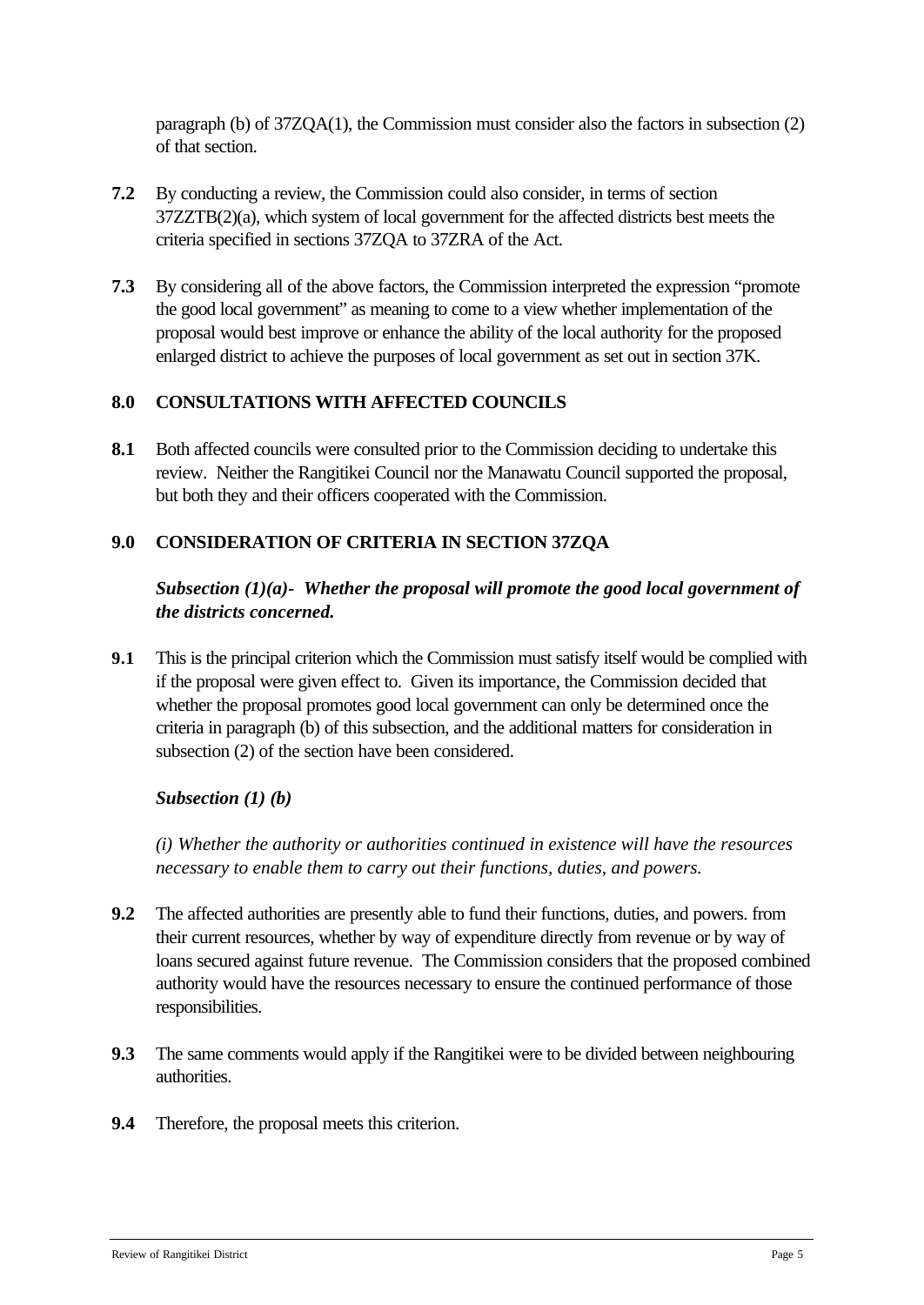*(ii)Whether the authority or authorities would have a district or districts which would be appropriate for the efficient and effective exercise of local government functions, duties, and powers.*

- **9.5** The area of the proposed new district approximately 700,000 hectares would make it second in size only to the Gisborne District in the North Island. In the context of the area covered by the two districts, their union would have a significant practical advantage in that territorial planning for the whole of the Rangitikei River catchment would be dealt with by a single territorial authority.
- **9.6** The nature of local government services to be delivered over an enlarged district would, given the similar characteristics of rural areas with small urban centres, be unchanged. If the Rangitikei were to be divided among other, adjoining districts, their similar rural natures would not require major changes to the ways in which local government services would be delivered.
- **9.7** Given the accepted ability of the administrators of an enlarged district to add the expertise needed for the administration of a large rural area, the Commission believes that implementation of the proposal would create a district which would be appropriate for the effective and efficient exercise of local government functions, duties, and powers.
- **9.8** Therefore, the proposal meets this criterion.

## *(iii) Whether the authority would contain within its district sufficiently distinct communities of interest.*

- **9.9** Both the affected districts share a community of interest with Palmerston North City. Because it is closest, this community of interest is strongest in the Manawatu. That district, and the southern part of the Rangitikei relate closely to Palmerston North. However, the Manawatu has very little community of interest with Wanganui although that town still retains very strong links with areas of the Rangitikei.
- **9.10** The Commission looked at place of employment as an indicator of community of interest. The Commission was informed that much of the business of residents of the Rangitikei is conducted in the Manawatu, and that the Ohakea Air Force Base, in the Manawatu is the place of employment for a number of Rangitikei residents. In fact, at the time of the 1996 Census, Ohakea was the workplace for 312 of the 489 Rangitikei residents who worked in the Manawatu. At the same time some, but not many more residents of the Rangitikei work in Palmerston North or Wanganui. This is exemplified by using Bulls as an example. While more residents of that township worked at Ohakea than in Bulls itself (258 at Ohakea compared to 201 in Bulls), even more (261) found employment outside of both the Rangitikei and the Manawatu. The Commission was informed that Wanganui and Palmerston North are the major places where residents of both districts go for their business and personal professional advice.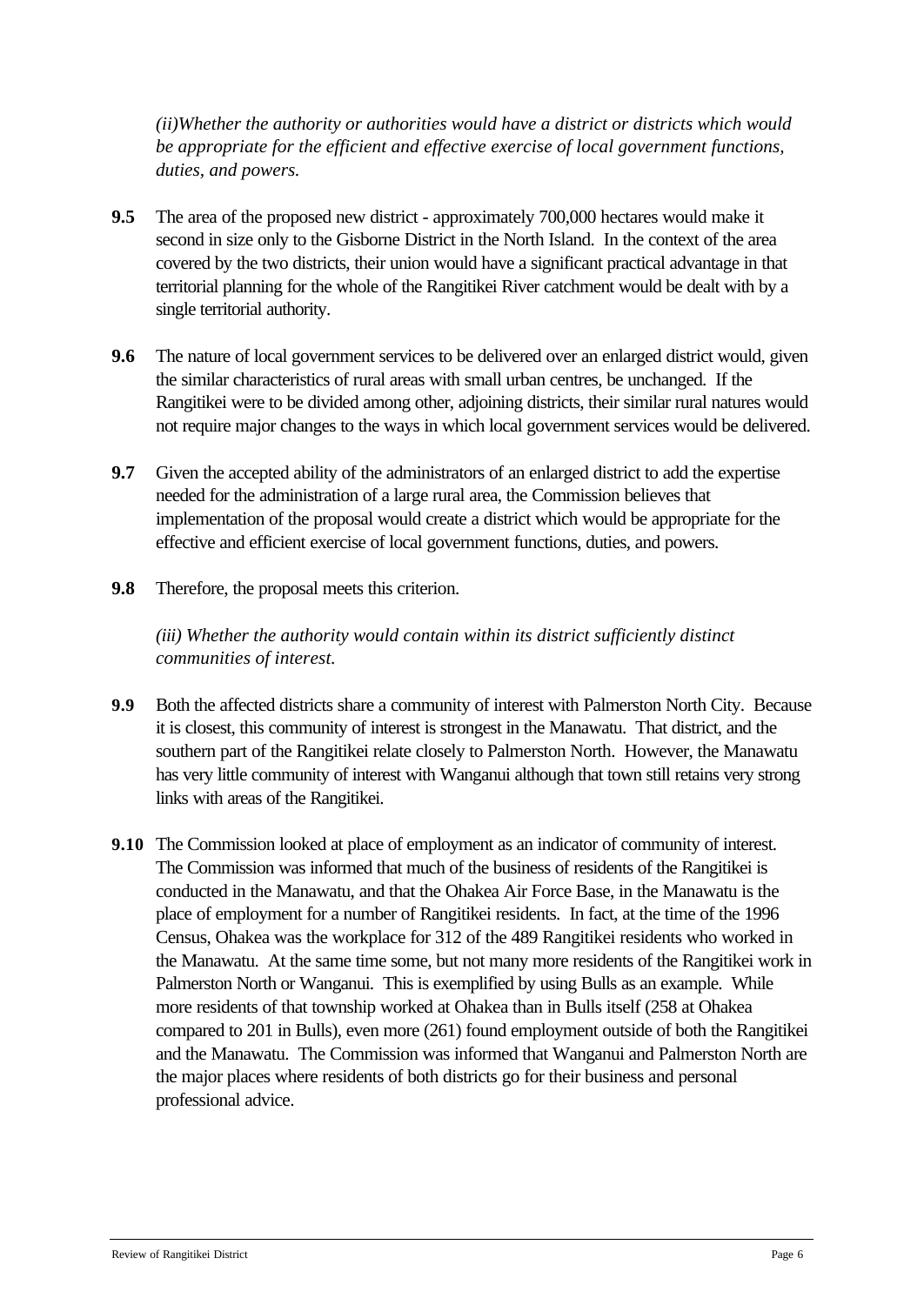- **9.11** Manawatu residents rely very little upon the Rangitikei for employment. At the 1996 Census, only 201 of them gave the Rangitikei as their workplace.
- **9.12** The Rangitikei was, at the time of the 1996 Census, much more self-contained for employment than the Manawatu. The following table shows this.

| Workplace               | Rangitikei       | $\frac{6}{9}$ | <b>Manawatu</b>  | $\frac{0}{0}$ |
|-------------------------|------------------|---------------|------------------|---------------|
|                         | <b>Residents</b> |               | <b>Residents</b> |               |
| Rangitikei              | 4.971            | 69.04         | 201              | 1.52          |
| <b>Manawatu</b>         | 489              | 6.79          | 7.431            | 56.35         |
| <b>Palmerston North</b> | 339              | 4.71          | 4,080            | 30.94         |
| Wanganui                | 279              | 3.88          | 30               | 0.23          |
| <b>Elsewhere</b>        | 1.122            | 15.58         | 1.446            | 10.96         |
| <b>Totals</b>           | 7.203            | 100.00        | 13.188           | 100.00        |

#### **Workplace by District of Residence**

- **9.13** As this information demonstrates, apart from employment at Ohakea Air Force Base, there is little cross-reliance between the two districts for employment. In the Commission's view, the areas of commonality for the residents of both districts are a rural identity and a gravitation towards Palmerston North These two factors alone are not sufficient to satisfy it that the two districts are sufficiently interdependent at a daily level that they have a common community of interest to the extent that a union of both districts would promote good local government for their residents.
- **9.14** While the divided communities of interest within the Rangitikei could be dealt with by the preparation of a reorganisation scheme providing for the division of that district between two or more of its neighbours, the Commission was not presented with strong evidence of any desire on the part of residents of the Rangitikei for the division of their district. Neither were any strong arguments adduced from neighbouring authorities to indicate that the addition of some part of the Rangitikei to their district would promote good local government to the extent that abolition of the entire district would be appropriate.
- **9.15** Therefore the proposal does not meet this criterion.
- **9.16** If any of those neighbouring authorities should remain of the opinion that some part of the Rangitikei should be added to their district as a boundary alteration, it would be appropriate for that authority, or a group of residents in any area affected, to initiate an appropriate reorganisation proposal under Part IIBA of the Act.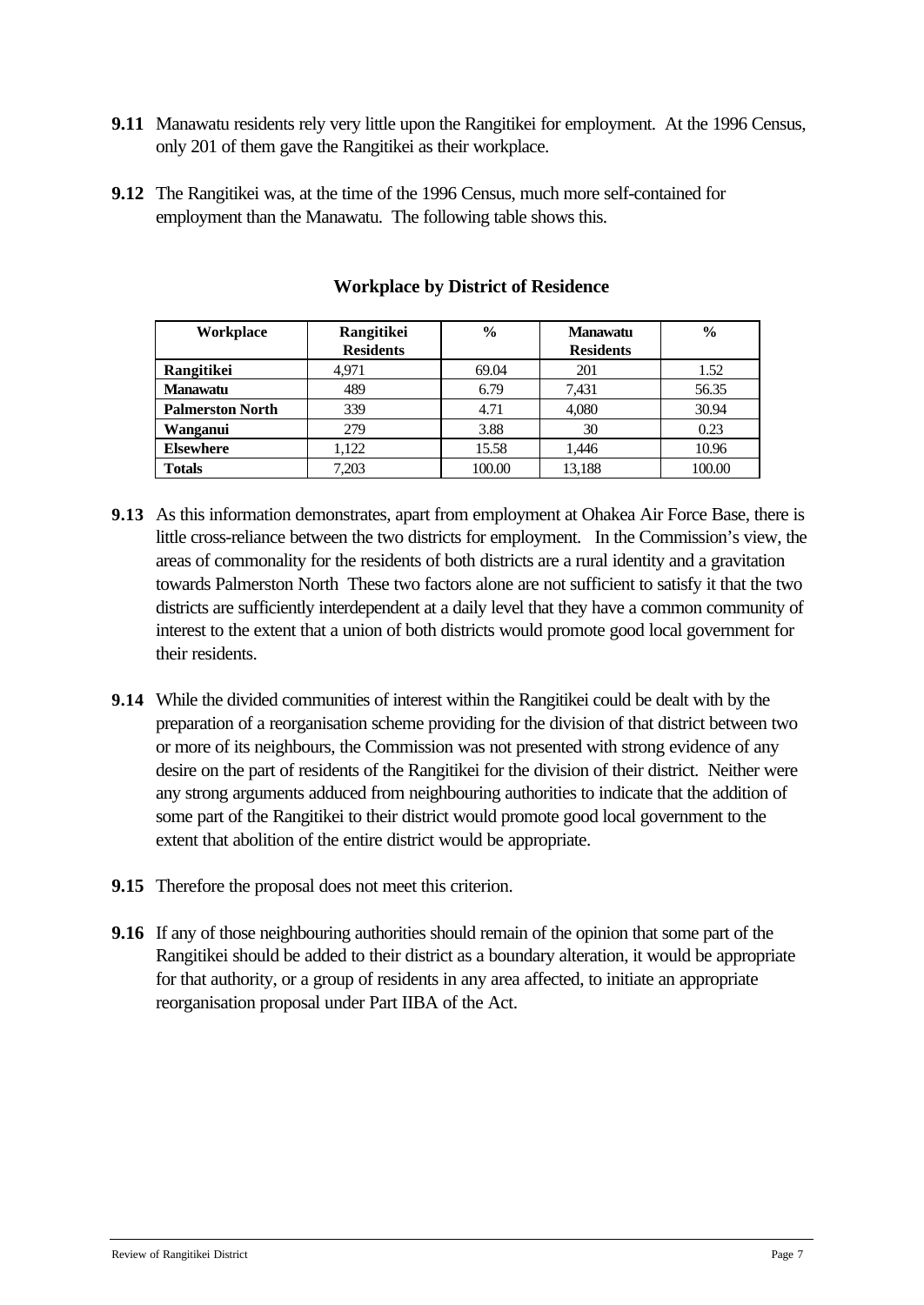*(iv) Whether the proposed authority would be able to meet the requirements of section 223C of the Act.*

- **9.17** The Commission is satisfied that the local authority of a larger district would be able to maintain governing and administrative structures which would comply with the requirements of this section.
- **9.18** Therefore the proposal meets this criterion.

*Subsection (2)*

*(i) paragraph (a) Area of impact of functions, duties, and powers of the proposed authority; and (ii) paragraph (b) Area of benefit of services provided.*

- **9.19** Both authorities do have common interests in some areas. As already noted, both authorities have a common concern with matters affecting the Rangitikei River. This includes the planning for roads across the river. Both are agricultural and pastoral districts, with significant areas given over to forestry. However these latter features are shared in common with many other districts in New Zealand.
- **9.20** Apart from those common areas, both councils have developed their own systems for the delivery of local government services within their own districts. There will, of course, be opportunities for both councils to cooperate on projects of mutual benefit, as happens now. The Commission would expect that it should be an ongoing responsibility for councillors and staff to seek opportunities to extend such cooperation, and is disappointed that, in a number of areas where opportunities have been identified, such cooperation has not always been implemented.

*(iii) paragraph (c) Likely effects of the exclusion of any area from the proposed district.*

**9.21** The question under this heading is not relevant to the proposal or the suggested alternative proposal. Giving effect to either proposal would not leave a remainder authority with diminished resources through the loss of part of its district.

## **10.0 DETERMINATION OF BEST FIT TO CRITERIA FOR GOOD LOCAL GOVERNMENT**

**10.1** Having addressed the detailed matters referred to in the provisions of section 37ZQA of the Act, the Commission further considered the overall question of the promotion of good local government for the residents of the affected districts. In this regard the Commission has a number of comments.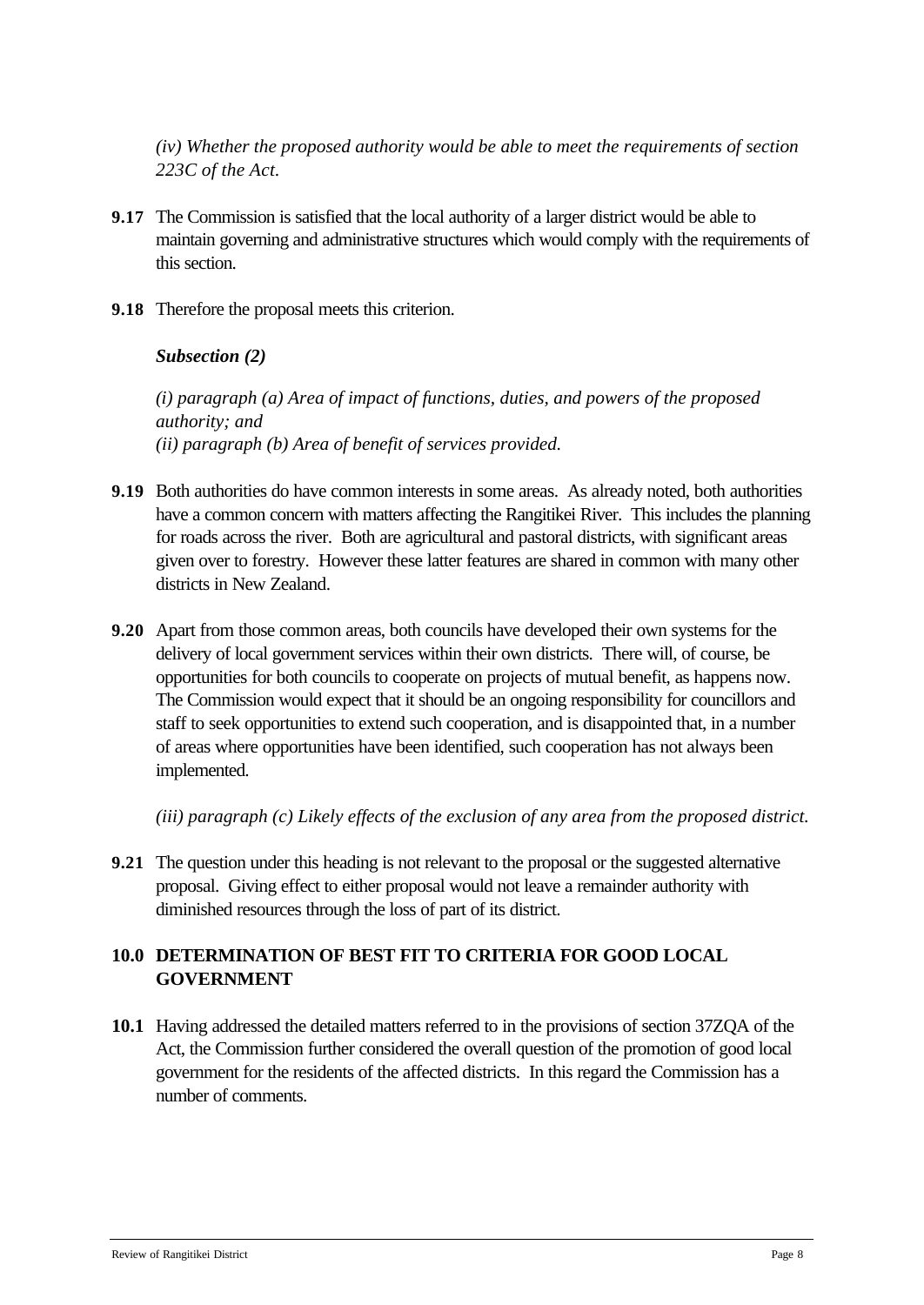- **10.2** The obligations imposed by section 37ZQA of the Act will be met only if the Commission is satisfied that, -
	- implementation of the proposal will improve or enhance the ability of the affected local authorities to achieve the purposes of local government as set out in section 37K of the Act; and
	- all the requirements of section 37ZQA(1)(b) are met.
- **10.3** Legislation enacted since 1989 has, in the Commission's view, increased the demand for competencies in local government. Larger authorities, with their greater and more broadlybased resources, will tend to have an advantage in providing the needed competencies.
- **10.4** The Commission considers that there is a need for long-term resource management planning. The integrity of such planning must be maintained if an authority is to be able to respond to the wishes and aspirations of its residents.
- **10.5** Likewise, an authority must be sufficiently resourced to be able to deliver the long-term forecasts and information necessary for it to put meaningful and realistic financial planning into effect.
- **10.6** The Commission was told on behalf of the proposers that they considered that the necessary financial strength would be achieved through the union of the two districts, and that there could also be a lowering of rates through the savings which they believed would be achieved through a combination of the resources of the two districts. However, such savings could not be certain because such an outcome is dependent upon the internal policies adopted by a new council relating to how its services would be delivered and funded.
- **10.7** The Commission is of the opinion that, while possible efficiency gains resulting from a union of districts are of importance, community of interest is also a vital factor. In this respect, the Commission considers that there has not been a satisfactory case made that a union would best promote the good local government of the residents of both districts in respect of community of interest. The Commission has therefore concluded that the requirements of section  $37ZQ(1)(a)$  are not met by the proposal.
- **10.8** The Commission has therefore decided, pursuant to section 37ZZTI of the Act, to decline to proceed with a draft reorganisation scheme to give effect to the proposal. After consideration in the review of what system of local government within the affected districts best meets the criteria specified in section 37ZQA of the Act, the Commission is of the opinion that, at this time, there is insufficient evidence of potential benefit from increased efficiencies which would outweigh the perceived disadvantages from non-compliance with the community of interest criteria in the Act.
- **10.9** As a consequence of this decision, the Commission is not required to consider either the membership of the affected authorities, or the boundaries of the affected districts.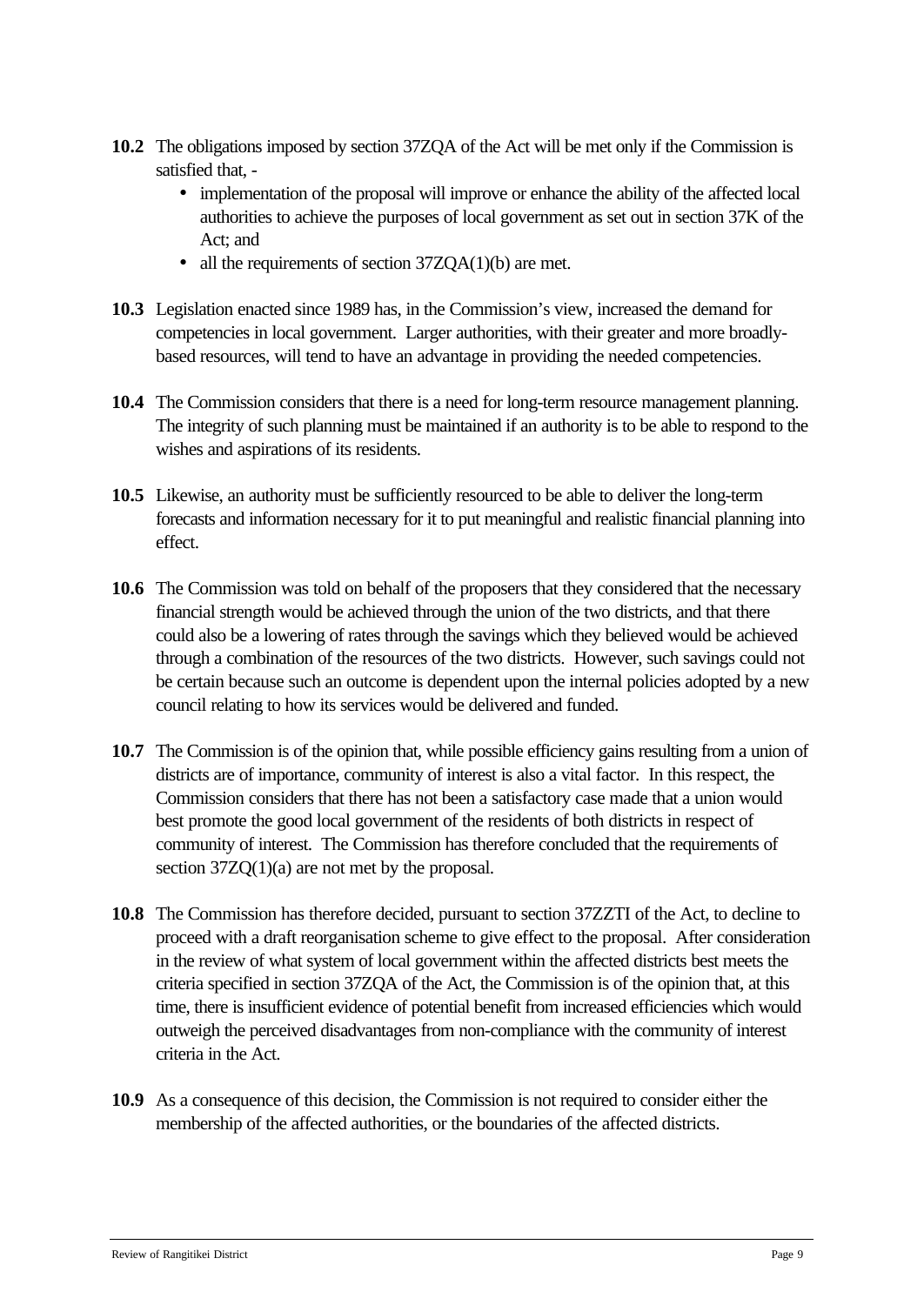## **11.0 COMMUNITY STRUCTURE AND THE FUNCTIONS OF COMMUNITY BOARDS**

- **11.1** There are two communities within the Rangitikei: Taihape and Ratana. The Commission discussed the powers of the respective community boards with the Rangitikei Council and representatives of the boards. No suggestions were made to the Commission for any changes in the responsibilities of either of the boards.
- **11.2** No evidence was adduced to the Commission to suggest that any further communities should be established in the Rangitikei.
- **11.3** Given the absence of support for any change, and of any evidence for a perceived need for change, the Commission has decided, pursuant to section 37ZZTI of the Act, that it will decline to proceed with a reorganisation proposal affecting either the community structure within the Rangitikei or the powers of the two existing community boards.

## **12.0 CONSIDERATION OF OTHER MATTERS**

- **12.1** There are two other matters which the Commission considered merited further consideration. These issues relate to, -
	- the Government's proposals for change to the responsibility for the provision and maintenance of roading; and
	- **·** the time taken to complete consideration of the proposal.

## *Proposed Changes to Roading Legislation*

**12.2** The Government has recently announced its intention to promote changes in the way in which roads in New Zealand are constructed and administered. If the direct responsibility for the construction and maintenance of roading ceases to be a direct local government responsibility, many of this country's territorial authorities will need to give serious consideration to the way in which the provision of local government services is organised*.* The Rangitikei and Manawatu Councils may be among that number. The Commission did not believe that it was appropriate to take account of possible legislative change in this area as a factor in its consideration of this proposal.

#### *Delays in Process*

**12.3** The time which has elapsed since the Commission first received advice of the proposal (12 February 1997) to the preparation of this decision is almost two years. While this is a lengthy period for the consideration of a proposal of this nature, there are three main factors which have contributed to this. These are now discussed.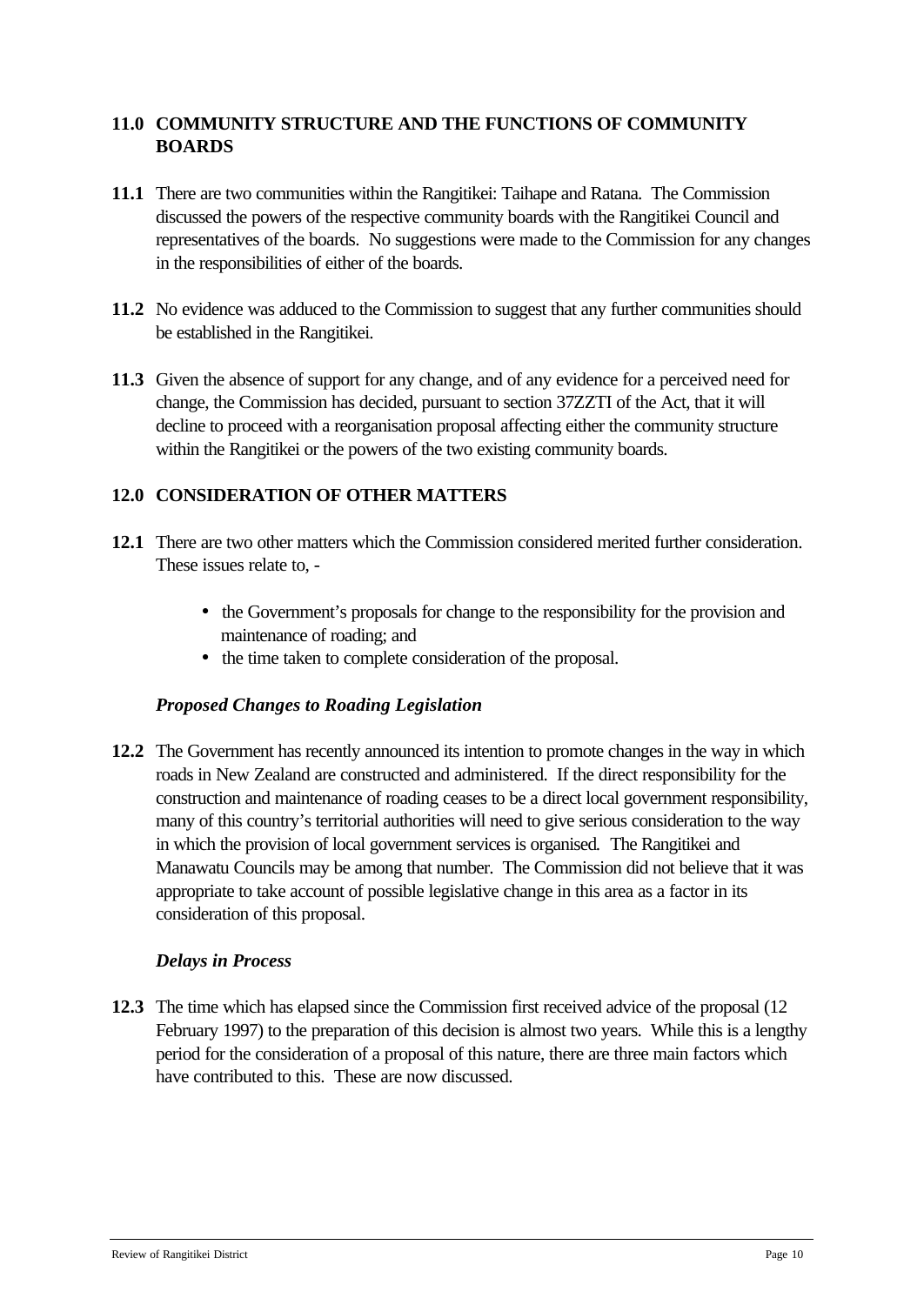#### *The process itself and general matters affecting the Commission*

- **12.4** As stated in paragraphs 3.2 and 3.3 of this report, the Commission resolved to defer consideration of the proposal on 30 April 1997, until the end of the following June because it had received strong signals that the proposers and the Rangitikei Council could reach an agreement upon service delivery which could lead to the proposal being withdrawn. No agreement was reached, and the Commission gave notice of its review on 30 August, with submissions closing on the 31 October 1997. The Commission remains convinced that this deferral was justified because of its long-standing view that local people should, generally speaking, be encouraged to find their own solutions to local issues.
- **12.5** During the period from the beginning of November 1997 until the end of March 1998, the Commission was fully engaged in the determination of appeals relating to territorial authority and regional council proposals for the members to be elected at the local authority elections in October 1998. This is a statutory responsibility of the Commission, and was required to be completed before the end of March 1998.
- **12.6** At the end of March the then members of the Commission went out of office, and were not immediately replaced. Two members (but not a chairperson) were appointed in mid-April, but one member was then required to take the former Chairman's place on the Representation Commission which was, at that time, completing its determination of parliamentary constituencies. This meant that the Commission could not function.
- **12.7** At the conclusion of the hearing of submissions, the Commission considered that it would be inappropriate to release its report during the election process or, indeed until the incoming councillors had an opportunity to become familiar with the issues and the process. It therefore deferred consideration of the report until the end of November.

## *Consultation requirements of legislation*

- **12.8** The legislation governing the consideration of proposals is, in the opinion of the Commission unnecessarily complex. At each stage of the process, the Commission has been required to undertake formal consultation with,-
	- the proposers;
	- the affected councils:
	- government departments;
	- neighbouring authorities;
	- community boards; and
	- the general public and community groups.